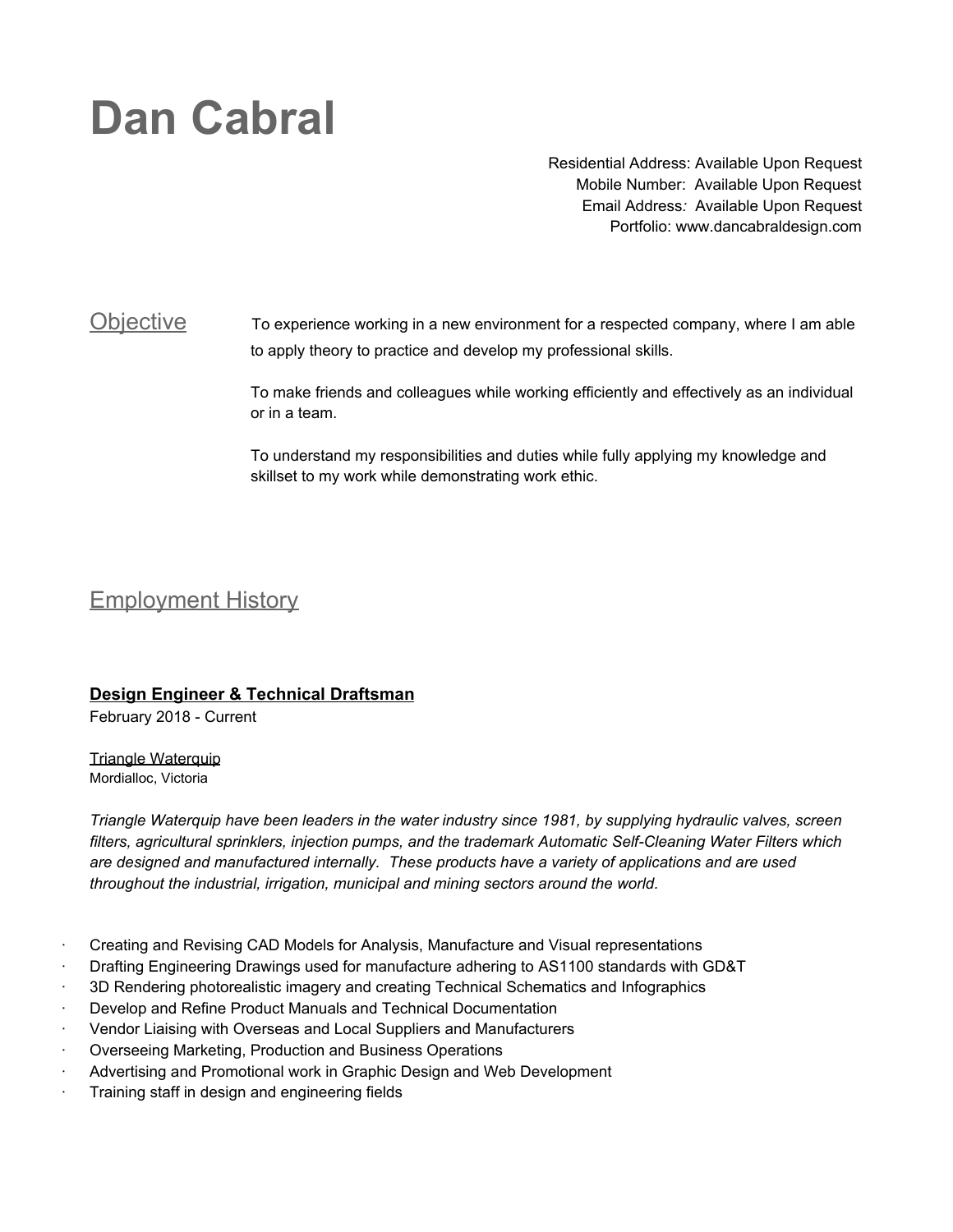### **Product Design Engineer**

September 2017 - January 2018

# AMES Australasia

Doncaster, Victoria

*AMES Australasia design, manufacture and market commercial products for the leading providers of hand tools, landscaping tools, trade equipment, laundry products and garden décor products in Australia and New Zealand.*

- · Collaborating with large team to design products in the 'Home, Tools and Garden sector, for iconic Australian brands; Cyclone Tools, Hills, Kelso and Westmix.
- · Conducting market research for competitor analysis, benchmarking and product landscaping.
- Using Solidworks to create CAD Models for Analysis, Manufacture and Visual representations
- · Drafting Technical Control Drawings used for manufacture and quality control
- Prototyping and modelmaking to test preliminary designs and mechanisms using internal workshop facilities including setting up and operating a 3D printer (FDM).
- Using Keyshot for 3D Rendering photorealistic imagery used in quotation phase, presentations and product range reviews with customers.

### **Mechanical Design Engineer**

January 2014 - August 2017

Rotec Aerosport Pty. Ltd. Tyabb Airfield, Victoria

*Rotec Aerosport has been manufacturing a range of quality aircraft products since 1999. Their hallmark products are the lightweight and dependable radial engines that comes in 7-cylinder and 9-cylinder configurations, as well as performance upgrades including TBI fuel systems and LCH Heads.*

- · Creating and Revising CAD Models for Analysis, Manufacture and Visual representations
- · Drafting Engineering Drawings used for manufacture adhering to AS1100 standards with GD&T
- · Designing custom Engine Mount Frames and Oil Tanks to fit Aircraft Specifications
- · 3D Rendering photorealistic imagery and creating Technical Schematics and Infographics
- · Develop and Refine Product Manuals and Technical Documentation
- · Vendor Liaising with Overseas and Local Suppliers and Manufacturers
- · Inventory and Supply Chain Analysis, Evaluation and Development
- · Overseeing Marketing, Production and Business Operations
- · Advertising and Promotional work in Graphic Design and Web Development
- Training staff in design and engineering fields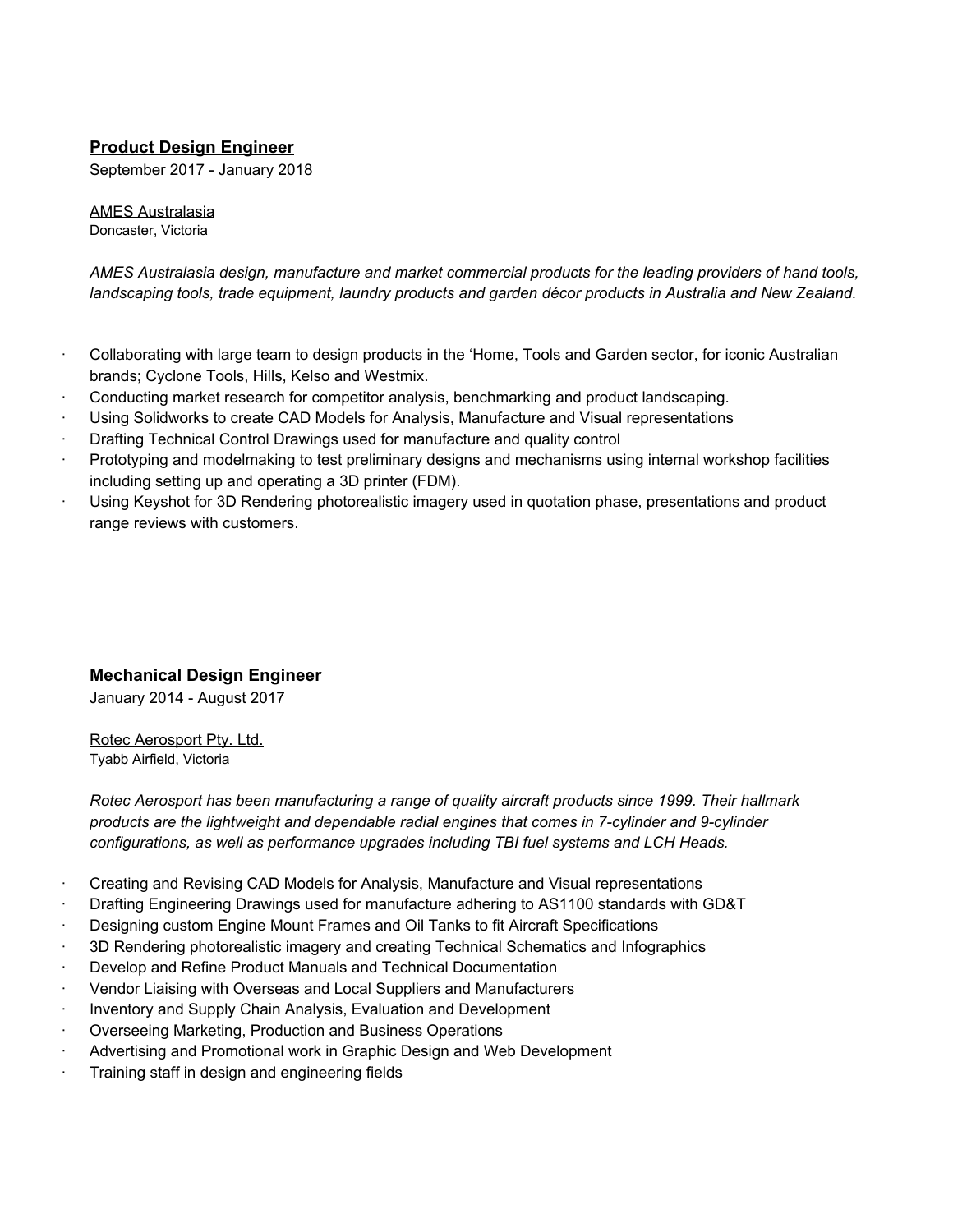### **Entertainment and Service Provider**

April 2013 - July 2017

Village Cinemas – Century City Walk Glen Waverley, Victoria

- · Customer Service and Direction Provider
- Point of Sale Representative; Cash Handling and Product Promotions
- Preparation and Selling of Food and Beverages
- · Quality Inspection and Environment Maintenance of Site Conditions
- · Time Management and Scheduling
- Mentoring and Training new employees and coworkers

### **Aquatic Livestock Quarantine Worker**

December 2008 – February 2012

Aqua Art - Quarantine Factory Dandenong South, Victoria

- · Quarantining and Caring for internationally outsourced aquatic livestock
- Filtration systems installation and maintenance
- Water Quality testing and chemical analysis
- Inspecting for diseases and ailments to later apply medicinal remedies
- Aquarium cleaning and maintenance
- · General warehouse cleaning and upkeep

**Kitchen Assistant** October 2011 – January 2012

La Porchetta – Restaurant East Bentleigh, Victoria

- Meal Preparation and serving customers
- Dish Washing and general cleaning
- Restaurant and Kitchen set up and preparation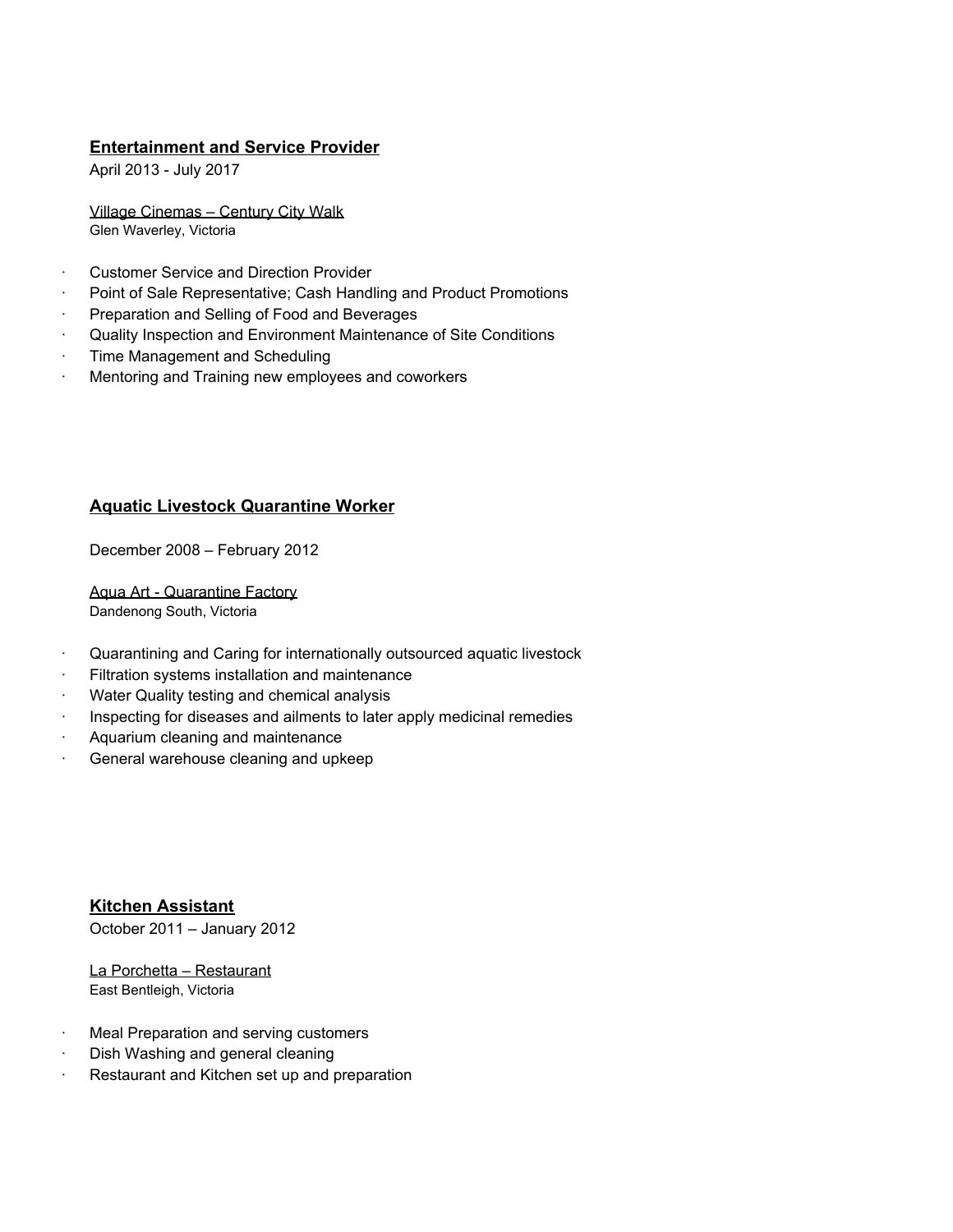### **Aquarium Store Attendant**

June 2008 – December 2010

All Aquarium **–** Aquatic Pets & Supplies Shop Mulgrave, Victoria

- Setting up Aquarium displays for aesthetic promotions
- Filtration systems installation and maintenance
- Water Quality testing and chemical analysis
- Fish breeding and fry care taking
- · Aquatic livestock care taking, catching and selling
- Point of Sale; Cash Handling and Negotiating
- Aquarium cleaning and maintenance

# **Education**

## *Tertiary* **Bachelor of Engineering (Product Design) (Honours)**

### **Swinburne University of Technology**

 $2011 - 2016$ 

Degree Results: 3.5 GPA, (Distinction Average )

### Major Areas of Study:

- Product design and development methodology
- Material Science and Manufacturing Processes
- Machine component design and machine dynamics
- Product Communication and Illustration
- Sustainability Design and Life Cycle Analysis

### *Secondary* **Mazenod College, Mulgrave**

2005 - 2010

Major Areas of Study (VCE):

- Visual Communication and Design
- Contemporary and Historical Art
- Physics and Specialist Mathematics

ATAR Score: 87.85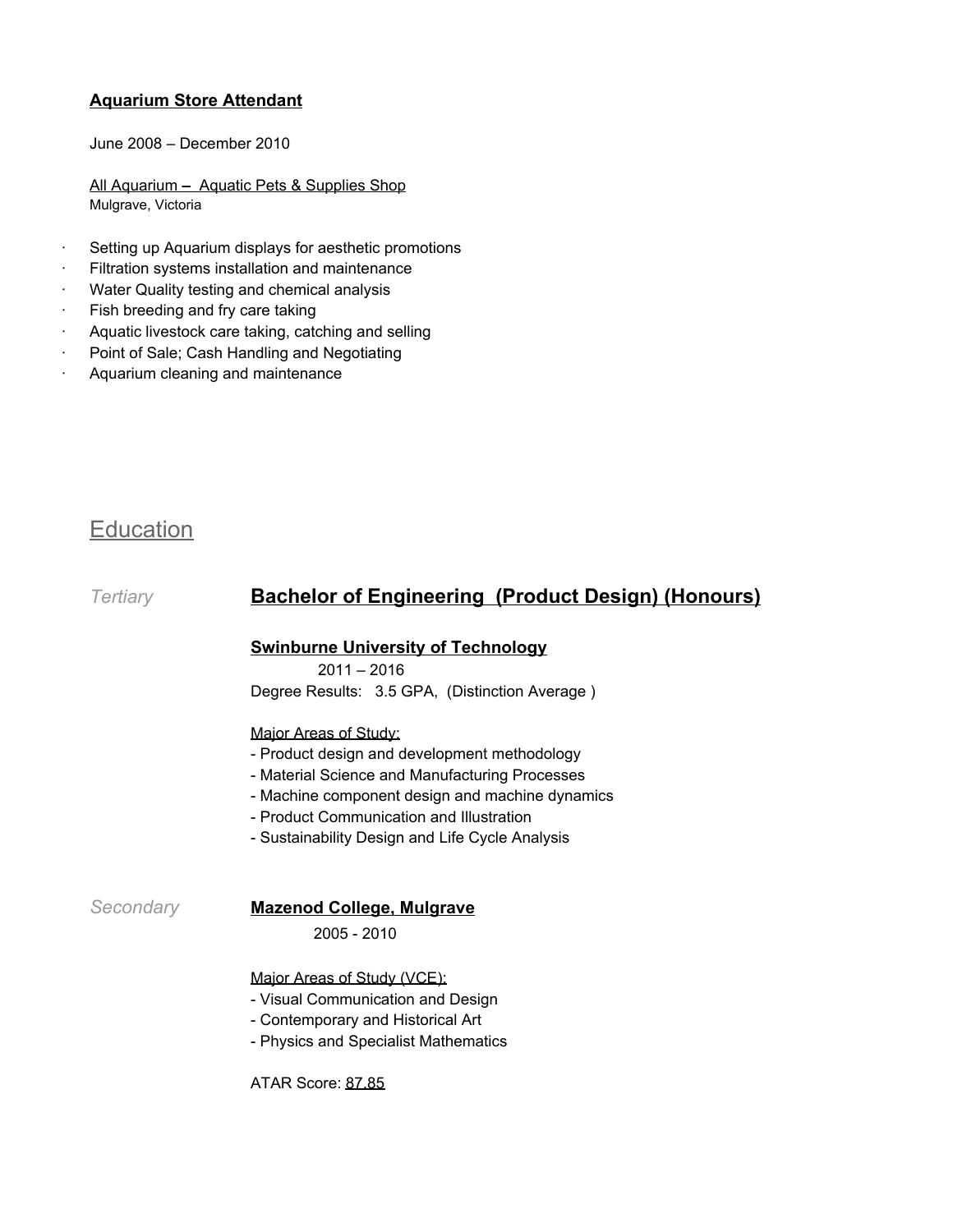# Skills and Abilities

### Communication Skills

- · I have received high marks in written assignments and oral presentations throughout high school and in university.
- · I have done volunteer work with an organisation called 'Rosies', which is where a group of volunteers go to Flinders Street Station every weekend for a month, to share conversations with Melbourne's less fortunate and poverty stricken while serving them hot beverages and snacks. This was a terrific experience for me as I became capable of communicating with different people of various socioeconomic levels.

### **Computer Literacy**

- Several years of solid experience in using Microsoft Office and Adobe Programs with both Windows and Mac computers.
- · Very familiar with Photoshop and Illustrator for digital design and visualization, as well as SolidWorks for CAD modeling, engineering documentation drawings, as well as FEA and LCA Analysis.
- · Very familiar with Microsoft Word, Excel, PowerPoint and Adobe InDesign for documenting, creating tables and slideshows or presentations, as well as report and essay writing.

### Creativity and Innovation

- Possessing an eye for detail and flourishing with innovative projects and environments.
- Using various creative tools and methods for projects to achieve high results.
- · Winning the ' J.W Hurst Reserve Art Competition' for the best design concept produced out of all participating art classes in Victoria. This led to articles and photographs of my team appearing in newspapers, and to my high school receiving \$1000 as an award.
- Confident to find ways to change and improve concepts and ideas as well as existing products and systems.
- Sketching, ideating, conceptualizing and prototyping are some of my strengths.

### Work Ethic

- · I am a dedicated, innovative, enthusiastic, quick learner and fast worker. I am not afraid to ask questions.
- I accept criticism and utilize all feedback as a vehicle for improvement.
- · Work very well individually and in a team. I encourage teammates while focusing on positives to improve or eliminate the negatives. I motivate myself when working individually and strive for optimal results.

### **Leadership**

- · I have always played an important role for group projects throughout my education. I manage my teams to bring out the best in others and myself, while always making sure every member is comfortable and happy with fair treatment and workloads.
- · I assist others when they request or need it, and possess efficient time management skills, which I can apply to team and individual projects.